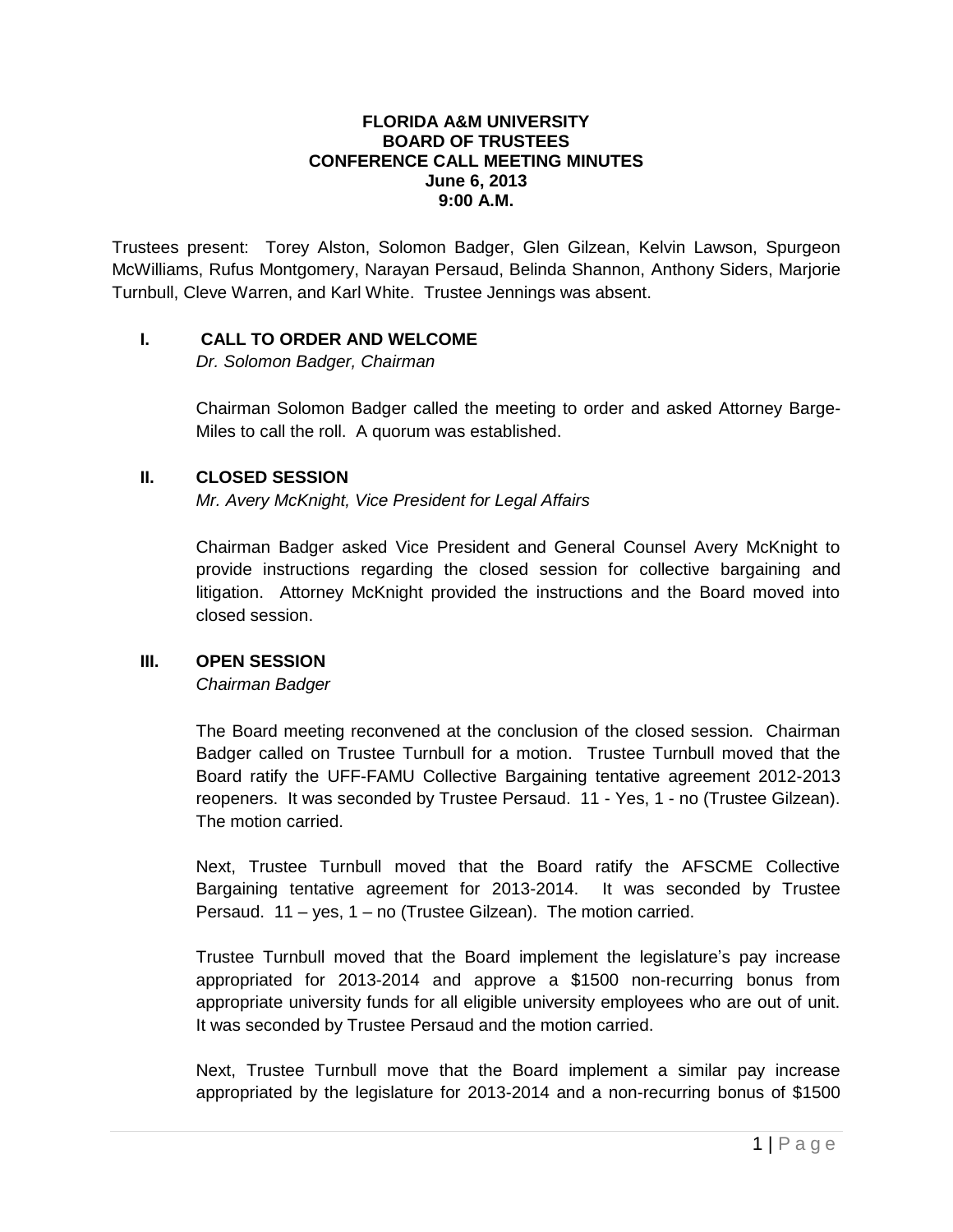from appropriate university funds for all eligible university employees who are out of unit and whose positions are funded by contracts and grants and auxiliaries. It was seconded by Trustee Siders and the motion carried.

Chair Badger recognized Trustee McWilliams. In regard to the Angela Pease litigation, Trustee McWilliams moved that the Board authorize the President and the legal team to enter into settlement negotiations and proceed with strategies related to litigation that are consistent with the discussions that the Board had during the closed session, as appropriate. It was seconded by Trustee Karl White and the motion carried.

# **IV. APPROVAL OF UNIVERSITY'S EQUITY REPORT**

Next, Chairman Badger recognized Mrs. Carrie Gavin, Director of Equal Opportunity Programs at FAMU, to present the report. Mrs. Gavin reported that each year the University is required to submit the Florida Educational Equity Act report to the Florida Board of Governors. The report contains information relating to equity policies, academic reviews, student services assessment, gender equity in athletics, employment and the tenure process. Trustee McWilliams moved approval of the Equity Report. It was seconded by Trustee White and the motion carried.

# **V. APPROVAL OF THE MINUTES**

Chairman Badger asked the Board to consider the minutes of the April 11, 2013 meeting and the May 5, 2013 Board Retreat. He asked if there were any corrections. There were none. Trustee Lawson moved approval of the minutes. The motion was seconded by Trustee Turnbull and the motion carried.

Chairman Badger reminded the Board that during the retreat, which was held on May 5th, each of the members of the Board provided their individual expectations of Dr. Robinson. Trustee Jennings wasn't present, but had since provided his input. Those individual expectations have been placed into one document. Dr. Badger stated that he asked Trustees Warren, Turnbull and Persaud to serve on an ad hoc committee to provide recommendations to the Board. That committee will synthesize the individual expectations and create definitive goals and expectations that will be presented to the full Board for approval at the Board's August 7-8, 2013 meeting. Trustee Cleve Warren will chair this ad hoc committee.

## **VI. PRESIDENT'S REPORT**

*Dr. Larry Robinson, Interim President*

Trustee Badger asked President Robinson to provide the President's Report. President Robinson provided an update on various activities on the campus.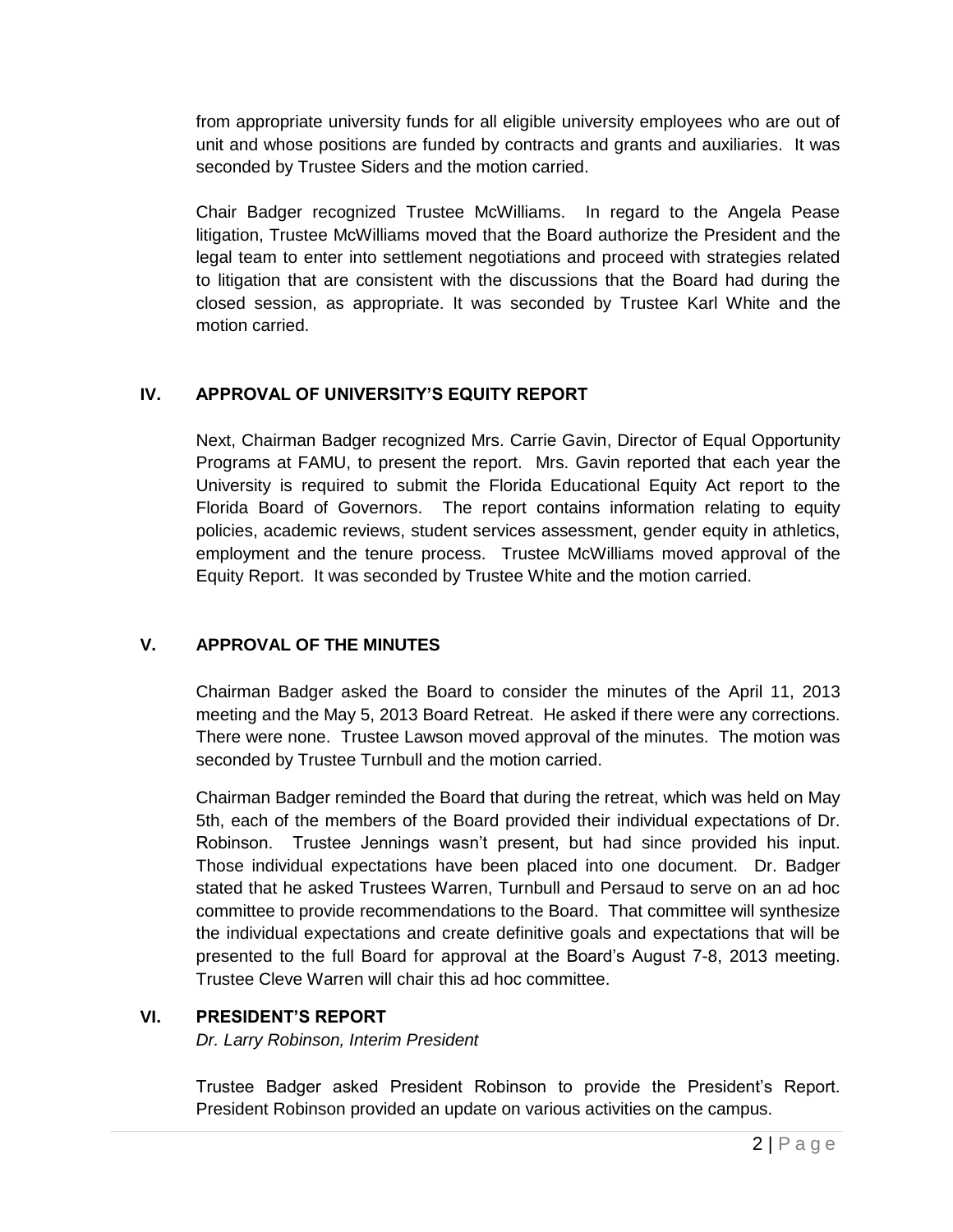Dr. Robinson reported that Dr. Maurice D. Edington has been appointed the new dean of the College of Science and Technology, Dr. Victor M. Ibeanusi will serve as the new dean of the FAMU School of the Environment and Terence M. Calloway has been appointed as the new chief of the Department of Public Safety at the university. Other new appointments include Michael Smith, who will serve as the interim director of Athletics, Dr. Sylvester Young is the new director of marching and pep bands and Deirdre McRoy is the new compliance officer for the Department of Music.

He stated that as of May 30, 2013, 821 students were admitted for the summer semester compared to 889 at the time last year. The University had 1,224 to apply for summer admissions, compared to 1,280 that applied last year. For fall 2013, 2,365 students have been admitted compared to 2,745 students who were admitted this time last year. Also, 4,827 individuals applied for admissions, compared to 5,489 for fall 2012.

Dr. Robinson informed the Board that the University received the official decision letter from the Accreditation Council for Occupational Therapy Education. ACOTE has "set aside" the decision of the Appeals Panel, reversed the previous decision to place the Occupational Therapy program in the status of "Accreditation Withdrawn - Involuntary" and returned the program status to "Probationary Accreditation." Also, the Commission on Accreditation in Physical Therapy Education on April 24, 2013 voted to "continue" the accreditation of FAMU's Doctor of Physical Therapy Program.

Two FAMU broadcast journalism students — Amber Mackie and Lacrai Mitchell won a "Student Emmy" won during the Academy of Television Arts & Science Foundation national competition.

Florida A&M University is mourning the death of James E. Hawkins, former dean of the School of Journalism and Graphic Communication (SJGC) from 2004 to 2013. His funeral services were held in Lee Hall on June 3, 2013. Also, Jamaal Rose, a religious studies major, passed away in May after an extended illness.

President Robinson also stated that positive op. eds. were published regarding FAMU in the Fort Lauderdale Sentinel, the Florida Currier, the Tampa Bay Times and the Tallahassee Democrat. Regarding rebranding, the attorneys for FAMU and Edelman are working to finalize the contract and scope of work for the rebranding effort. A FAMU graduate from Atlanta will head the effort for Edelman.

Dr. Robinson informed that Board that he and Head Football Coach Earl Holmes were the keynote speakers in separate sessions of the NAA Convention. There was a very large turnout of alumni at the convention. The FAMU Music Department launched its anti-hazing tour during the convention. The tour is a part of the University's Marketing and Communications plan approved by the Board.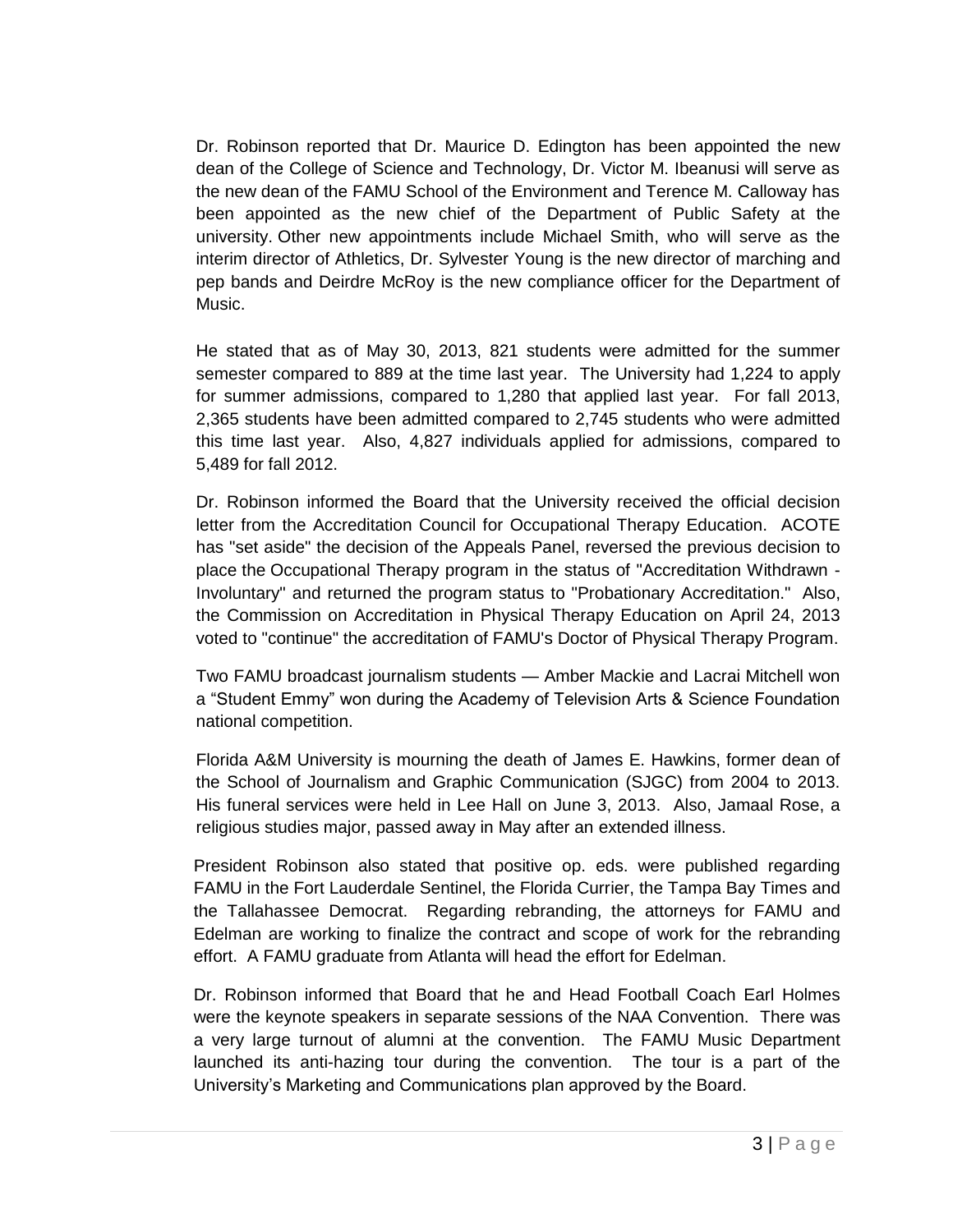Dr. Robinson reported that he and members of the leadership team will attend the Board of Governors meeting in Tampa, June 18 – 20, 2013. He noted that the Student Government Association will host its inaugural event August 23-25, 2013.

## **VII. COMMITTEE OF THE WHOLE ACTION ITEMS**

Chairman Badger informed that Board that it was now acting as a Committee of the Whole and that all member of the Board would be able to vote on action items.

### **Academic Affairs**

#### *Trustee Marjorie Turnbull*

Chairman Badger recognized Trustee Turnbull to present two Academic Affairs action items. The first item was the consideration of tenure. Trustee Turnbull indicated that the nominees for tenure had all been recommended by their respective colleges. Provost Wright further explained that the process involved a review and recommendation by the department, the department chair, the college, the dean, himself and the president. Trustee Persaud asked if Provost Wright was satisfied that the nominees had met the academic, as well as required accreditation requirements and standards. Provost Wright assured him that he was satisfied.

### **Trustee Turnbull moved approval of the nominees for tenure. It was seconded by Trustee Persaud and the motion carried**.

Next, Trustee Turnbull asked the Board to consider the University 2013/2014 Work Plan. She stated that it was submitted to the Board of Governors, subject to the approval of the Board of Trustees. It was also recommended that the Board approve the addition of the BA/BS Multidisciplinary Studies and the MS and PhD in computational Science, to the list of new programs that may be explored and placed in Appendix B of the University's Strategic Plan.

# **Trustee Turnbull moved approval of the University's Work Plan and the addition of the new programs to the Strategic Plan. It was seconded by Trustee Persaud and the motion carried.**

Trustee Turnbull asked the Board to review the Work Plan PowerPoint on their own. Dr. Robinson stated that he will present the PowerPoint regarding the Work Plan at the Board of Governors' meeting on June 18, 2013.

## **Trustee-Student Affairs**

*Trustee Torey Alston*

Chairman Badger recognized Trustee Alston to present the action items related to Student Affairs.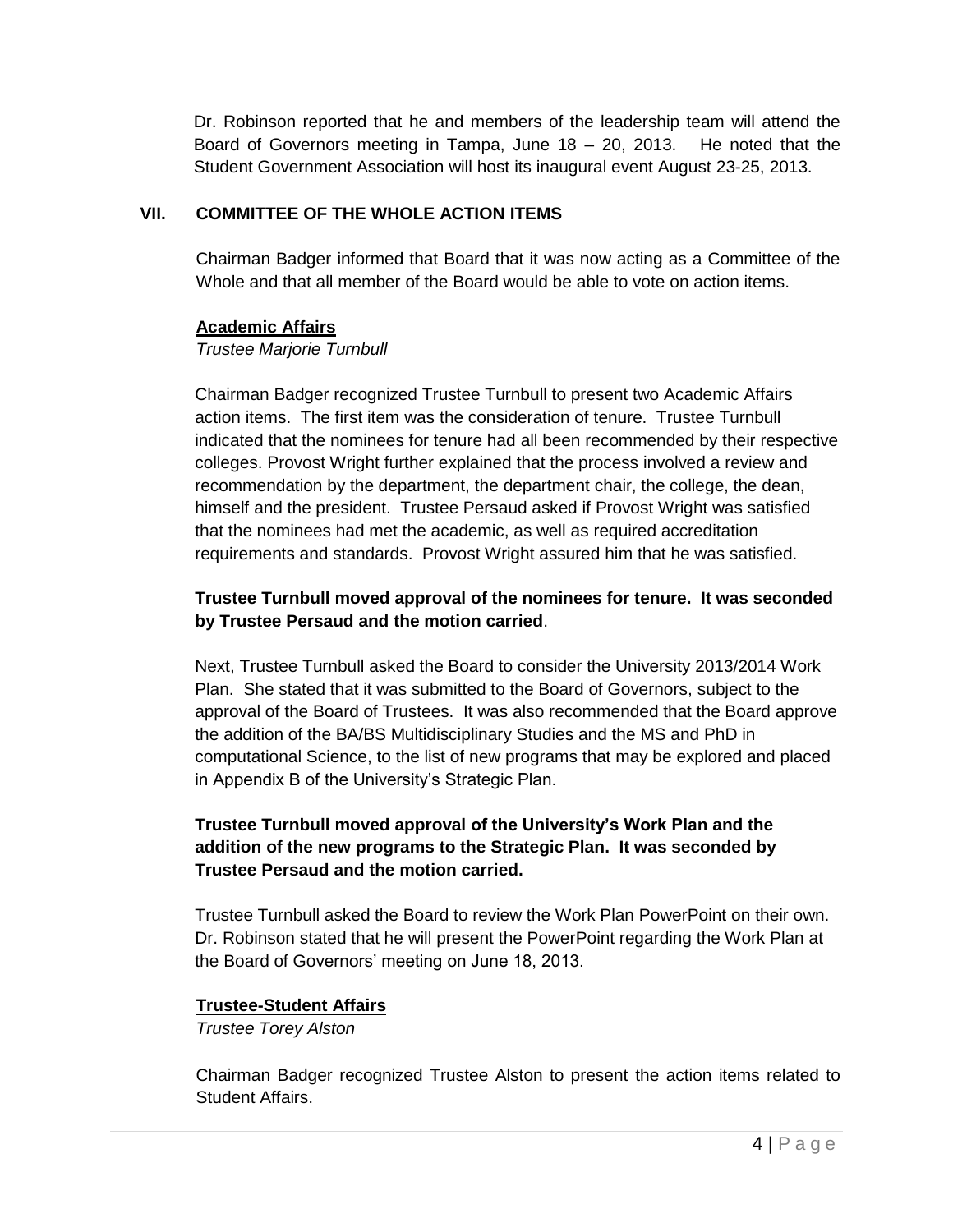Trustee Alston directed the Board to the amendments to the Student Code of Conduct, 2.012. He stated that one piece was left out and he would offer that addition as an amendment to the regulation.

**Trustee Alston moved that the Board approve the amendments to the Student Code of Conduct and the public notice of intent, with the staff recommendation to include in section 2.012(4)(n) the section called "Fines - a specific monetary amount ranging from \$100 to \$350. A fine may be included with a period of disciplinary probation." It was seconded by Trustee Shannon and the motion carried.** 

Trustee Alston then presented the amendments to Regulation 2.013, Due Process.

# **Trustee Alston moved approval of the regulation, along with approving the posting of the public notice of intent. It was seconded by Trustee Turnbull and the motion carried.**

The last item Trustee Alston presented was approval of the amendment to Regulation 2.028, Anti-Hazing. He stated that he asked staff to provide guidance regarding zero tolerance language for victims of hazing, as well as persons who commit the act of hazing. Trustee Siders asked if FAMU had compared that regulation with other Universities in the State University System. Trustee Alston confirmed that a comparison had been done. Trustee Siders then asked if there would be retroactive indemnification for students who may have fallen victim to this violation. Attorney Roe stated that if approved, the amended regulation would operate from that day forward.

Trustee Alston asked that the amendment be read to the Board. Attorney read the following amendment to paragraph 1(c):

"Engaging is defined herein and prohibited by this regulation as anyone who:

- 1. Perpetrates hazing activities by planning or executing the hazing activity;
- 2. Is the object of or consent to hazing activities; or
- 3. Observes or has knowledge of hazing activities and fails to report the incident within 24 hours, as required.

**Trustee Alston moved approval of Regulation 2.028 with the recommended language from staff amending section 1(c) for engagement, along with the public notice of intent to post. It was seconded by Trustee Warren. Following a brief discussion, the motion passed.**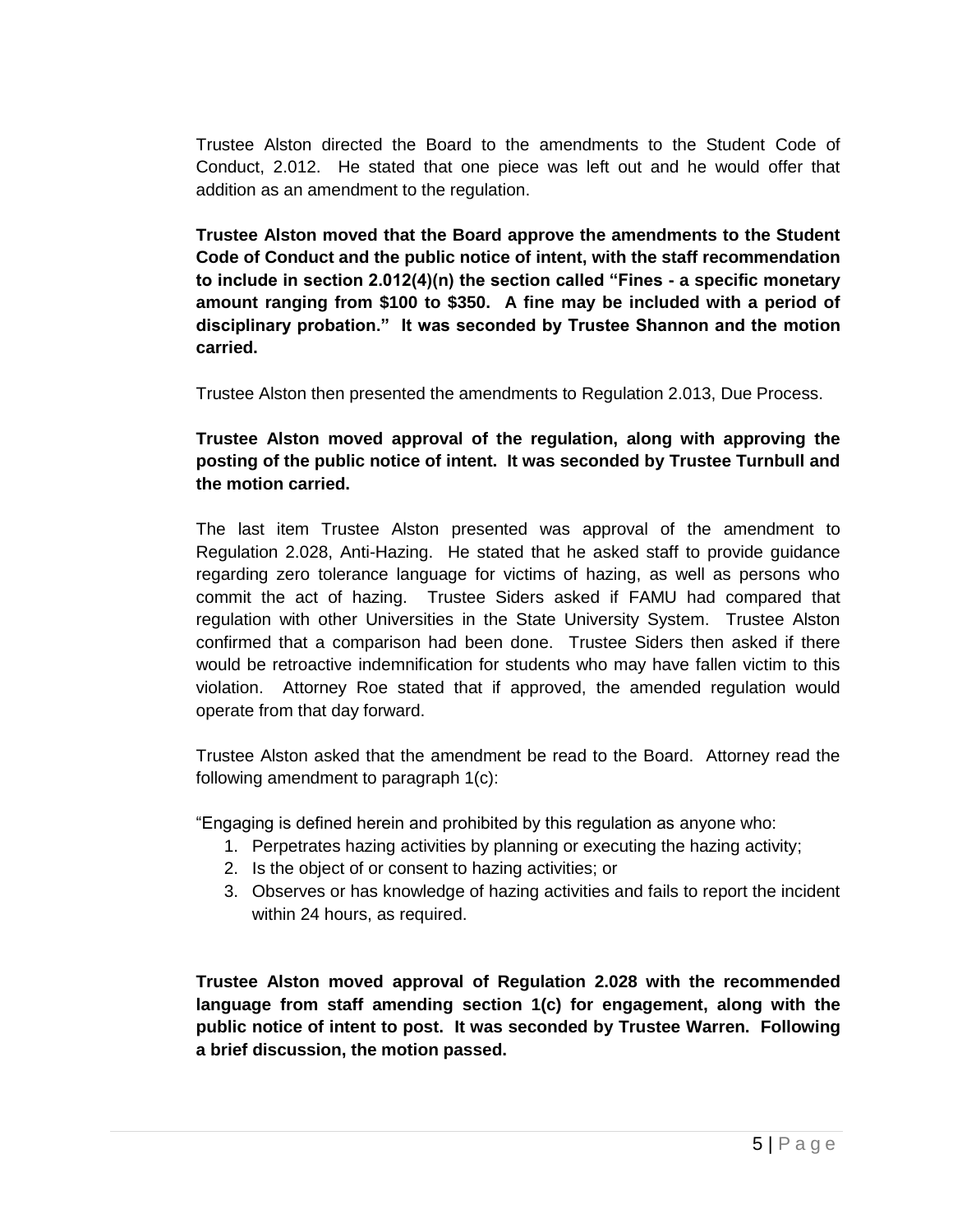During the discussion, Trustee Shannon asked that the amended section 1 of the regulation be read to the Board. Dean Henry Kirby read section 1. Trustee Alston stated that from a policy standpoint, the biggest change was identifying penalties for victims and persons committing the act of hazing. Dr. McWilliams stated that the amendment has a lot of validity, as it is all inclusive and clear regarding any participation in hazing and the obligation to report.

## **Audit**

## *Trustee Karl White*

Chairman Badger called on Trustee Karl White to present the Audit action item. Trustee White indicated that the Board would be asked to consider approval of the 2013-2014 Audit Work Plan. Trustee White then asked Vice President Richard Givens to present the audit plan. Vice President Givens stated that a university-wide risk assessment was completed and used as the primary basis for developing the Internal Audit Plan.

Trustee Turnbull moved approval of the 2013-2014 audit work plan. It was seconded by Trustee Persaud and the motion carried.

## **Budget and Finance**

### *Trustee Rufus Montgomery*

Chairman Badger recognized Trustee Montgomery to present the Budget and Finance items that needed approval. Trustee Montgomery asked if there was a quorum. Trustee Badger asked Attorney Barge-Miles to call the roll. The following Trustees were present: Alston, Badger, Gilzean, Lawson, McWilliams, Montgomery, Persaud, Shannon, Siders, Turnbull, Warren, and White. A quorum was established.

Trustee Montgomery indicated that there were six action items for the Board's consideration and noted that approval of the athletic debt reduction plan had been withdrawn from the agenda. First, he called on Stephany Fall, Director of Purchasing to present amendments to Policy 2006-04 regarding Purchasing cards. She stated that the purpose of the amendments was to clarify and to tighten the purchasing card policies and procedures.

# **Trustee Montgomery moved for approval of the Purchasing Card Policy, as presented. It was seconded by Trustee Gilzean and the motion carried.**

Next, Trustee Montgomery asked Ms. Fall to present information regarding approval to execute the 2012/2013 Targeted Assistance Program contract. Ms. Fall stated that the University issued an Invitation to Negotiate to solicit innovative proposals from Florida based non-profit organizations to assist them in preparing to pursue advanced education and/or gainful employment. The evaluation committee reviewed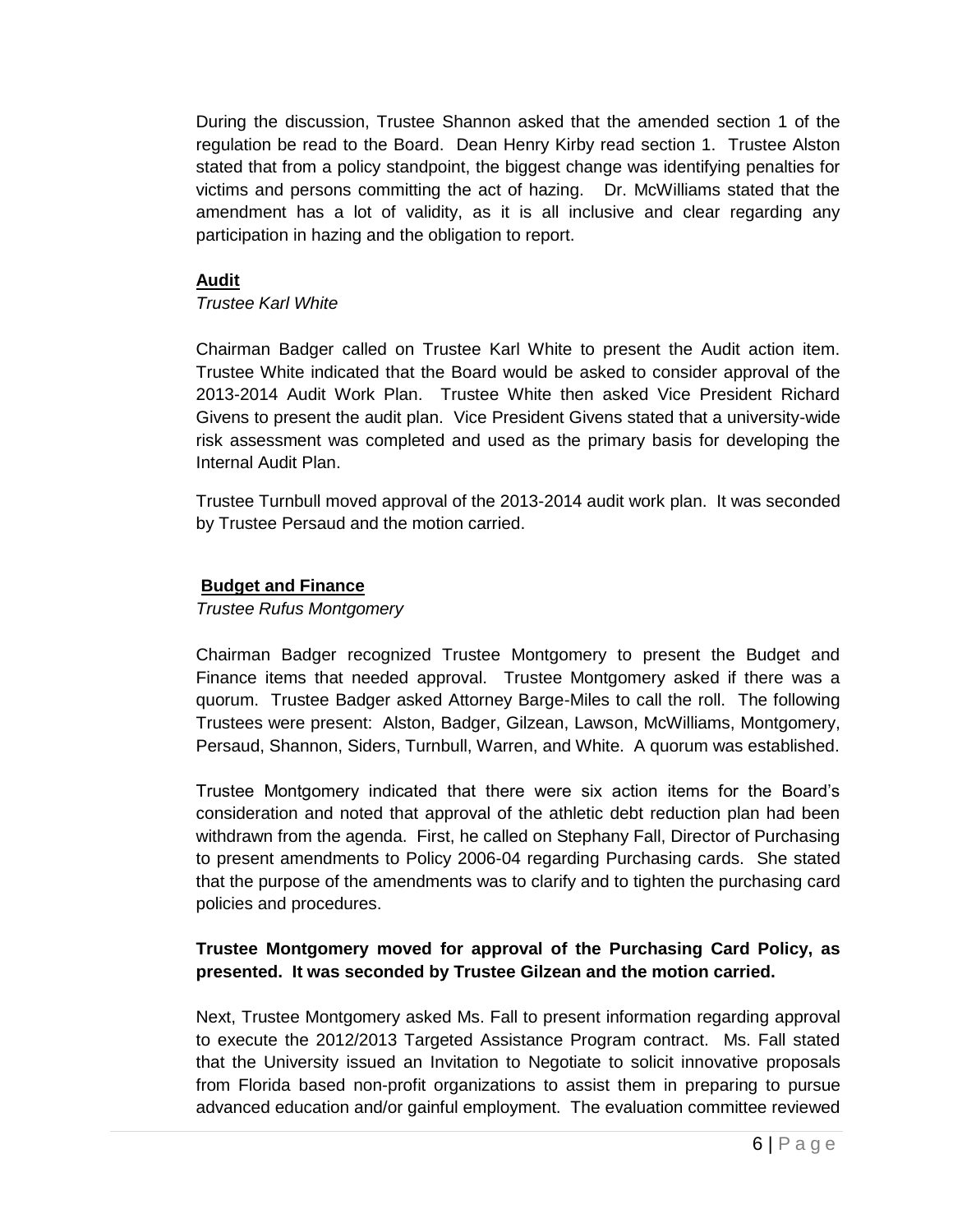the proposals and recommended the following: Professional Opportunities Programs for Students (POPS) \$3.5 million and the Florida Endowment Foundation for Florida's Graduates \$855,950.00. College Summit did not accept the proposed \$101,000 allocation. She noted that the President has authority to approve contracts up to one million dollars.

**Trustee Montgomery moved for Board authorization for the President to execute a contract with Professional Opportunities Programs for Students, Inc. subject to the review and approval of the Office of the General Counsel. It was seconded by Trustee Warren and the motion carried.**

Next, Trustee Montgomery asked Dr. Featherstone to present amendments to Policy 2009-01 Identity Theft Prevention Program. Dr. Featherstone indicated that the amendments to the policy define the frequency of staff training and the preparation and monitoring of reports.

**Trustee Montgomery moved for approval of the amendments as presented, to Board of Trustees Policy #2009-01, Identity Theft Prevention Policies and Procedures. It was seconded by Trustee Warren and the motion carried.**

Trustee Montgomery recognized Mr. Joseph Bakker to present the next agenda item, an amendment to the current year's budget. Mr. Bakker stated that effective May 2013, the premium for the health insurance increased by \$150,000 and that amount must be added as an amendment to the fiscal year 2012/2013 budget.

## **Trustee Montgomery moved by approval of the 2012/2013 health insurance premium increase budget amendment. It was seconded by Trustee Turnbull and the motion carried.**

Trustee Montgomery asked Dr. Featherstone to present the information regarding the notice and adoption of new fees. Dr. Featherstone stated that the University is recommending the establishment of a student green fee of \$.50 which was approved by the Board in November 2012; an increase in the Activity and Service fee of \$.50, the Athletic Fee increase of \$1.00 and the Capital Improvement Fee of \$2.00.

Trustee McWilliams pointed out that the impact of fees on tuition for 18 credit hours was \$900. Trustee Lawson added that the University should keep the costs of education down as low as possible. In response to Trustee Alston's question regarding athletic fee usage, Interim Athletic Director Michael Smith indicated that of the monies garnered, 60% will go toward the deficit and 40% will be used for the academic center. Trustee Siders stated that the athletic fee, activity and service fee, and the CIP fee were strongly supported by students.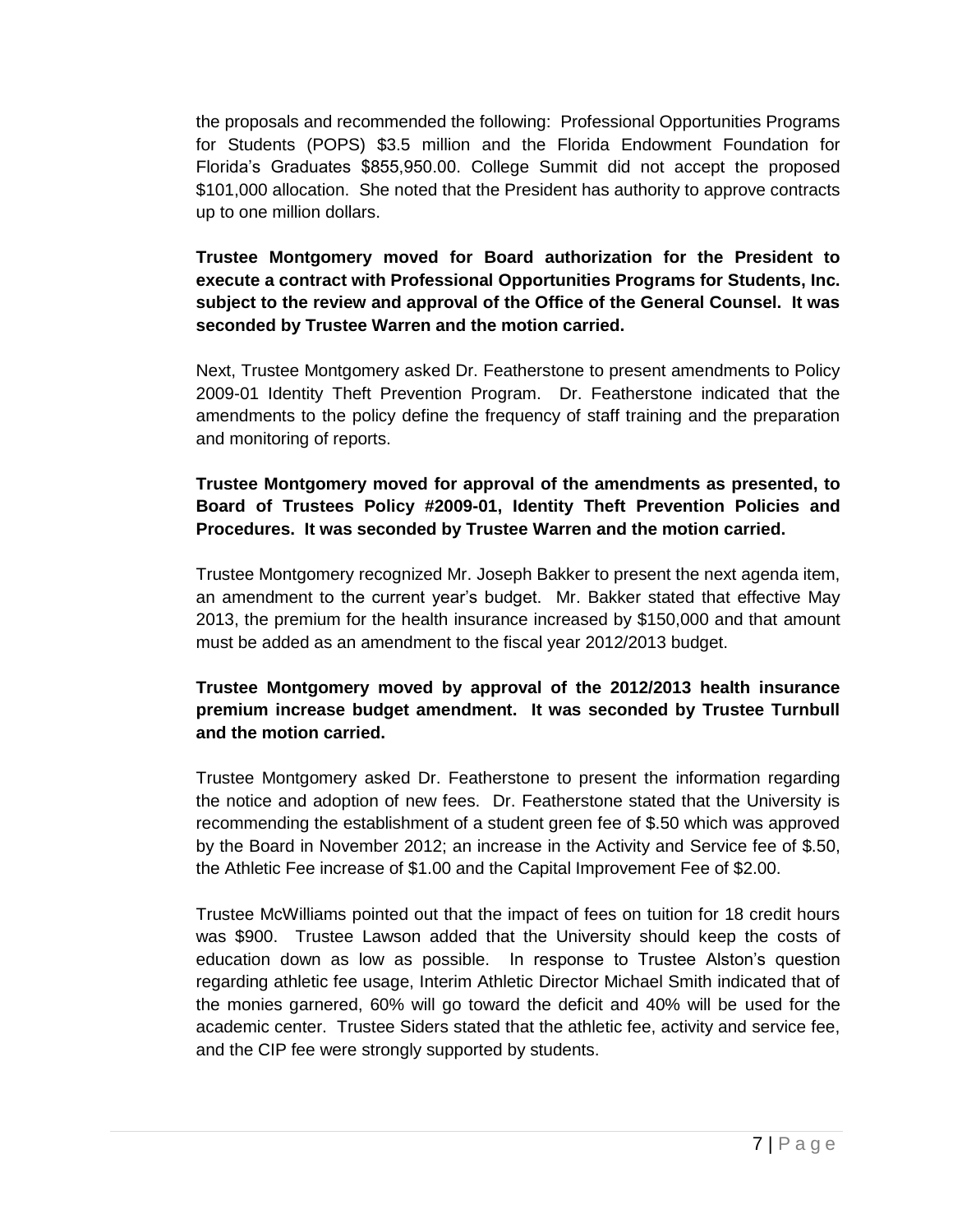**Trustee Montgomery moved for approval of the notice and adoption of the new fees after the expiration of the appropriate 30 day notice period provided there are no public comments. The motion was seconded by Trustee White.** After a lengthy discussion, Trustee Montgomery indicated that he was inclined to table his motion.

**Trustee Gilzean moved that the Board keep the actual cost of fees to the current 2012/2013 year and reflect no increase at all. The motion was seconded by Trustee Montgomery.**

Trustee Turnbull pointed out that the Board had already approved the green fee at its last meeting. **Trustee Turnbull offered a friendly amendment to allow the student green fee to go forward. Trustee Gilzean did not accept Trustee Turnbull's amendment.** Trustee Montgomery stated that the Student Green Fee was discussed and thoroughly vetted by the Board. **Trustee Montgomery then offered a substitute motion to allow for actions that have already been approved by the Board to proceed. Regarding the other fees, he suggested that the Board approve the fees, but collect the funds from the budget surplus**. President Robinson addressed whether the University could use the reserves to cover the costs of the fees. He stated that the University would need to make an assessment of what's left in the reserves due to the Board's earlier action of providing a bonus for faculty and staff. Trustee Turnbull suggested that it would be financially imprudent for the Board to start tapping into the surplus funds.

Dr. Robinson indicated that the Student Green Fee and the CIF Fee must go to the Board of Governors meeting in June. Trustee Montgomery stated that the Board would be setting a bad precedent if it did not allow the Green Fee to go forward, as it was already approved by the Board.

**Trustee Montgomery offered a substitute motion for the approval and noticing and adoption of the Student Green Fee after the expiration of the appropriate 30 day notice period, provided there are no public comments. It was seconded by Trustee Turnbull.** 

Trustee Persaud asked why the Board was considering approval of the green fee, as it had already been approved by the Board. He further asked if there was another process that they had to go through first to rescind the green fee.

Trustee Montgomery restated his substitute motion**. The motion carried. The vote was 11 – for approval , with Trustee Gilzean voting against the motion.**

Trustee Montgomery suggested that the Board withdraw from consideration the Activity and Service Fee and the Athletic Fee and vote on the CIF fee.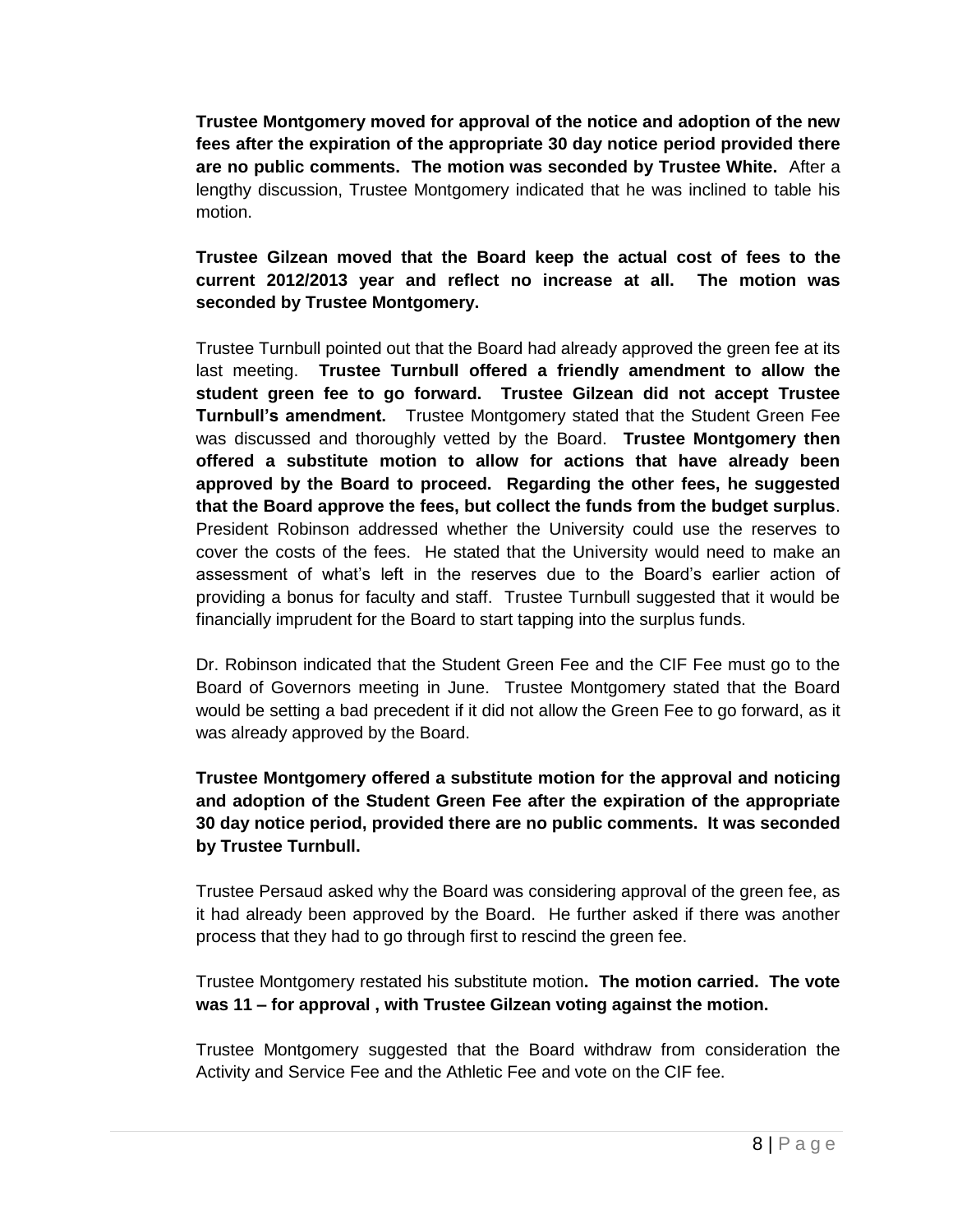**Trustee Montgomery moved approval of the noticing and adoption of the new Capital Improvement Fee after the expiration of the appropriate 30 day notice period, provided there are no public comments. It was seconded by Trustee Persaud. Trustee Gilzean asked for a quorum call, then changed to a roll call vote.** 

The following Trustees voted in favor of the motion - Alston, Badger, Montgomery, Persaud, Shannon, Siders, Turnbull, White. (8)

The following Trustees voted against the motion – Gilzean, Lawson, McWilliams, Warren. (4)

#### **The motion carried.**

**Trustee Montgomery moved that the Board withdraw from consideration the Activity and Service Fee and the Athletic Fee. Chairman Badger asked for a roll call vote:**

**Alston – Yes Badger – Yes Gilzean – Yes Lawson – Yes McWilliams – Yes Montgomery – Yes Persaud – (not in room for vote) Shannon – Yes Siders – No Turnbull – Yes Warren – Yes White – No Yes – 9 No – 2**

**The motion carried.**

Next, Trustee Montgomery recognized Vice President Bakker to present the preliminary budget for the 2013/2014 year. Mr. Bakker stated that a detailed budget will be presented later for the Board's approval. Trustee Montgomery suggested that the Board be made aware of what a surplus is and how much it is. He also asked that Mr. Bakker explain what a preliminary budget does, verses final approval and why the budget will be presented for final approval in August. Trustee Warren stated that the Board is due a fair amount of explanation regarding the sources and uses of funds when the Board meets again face to face. Dr. Robinson stated that some